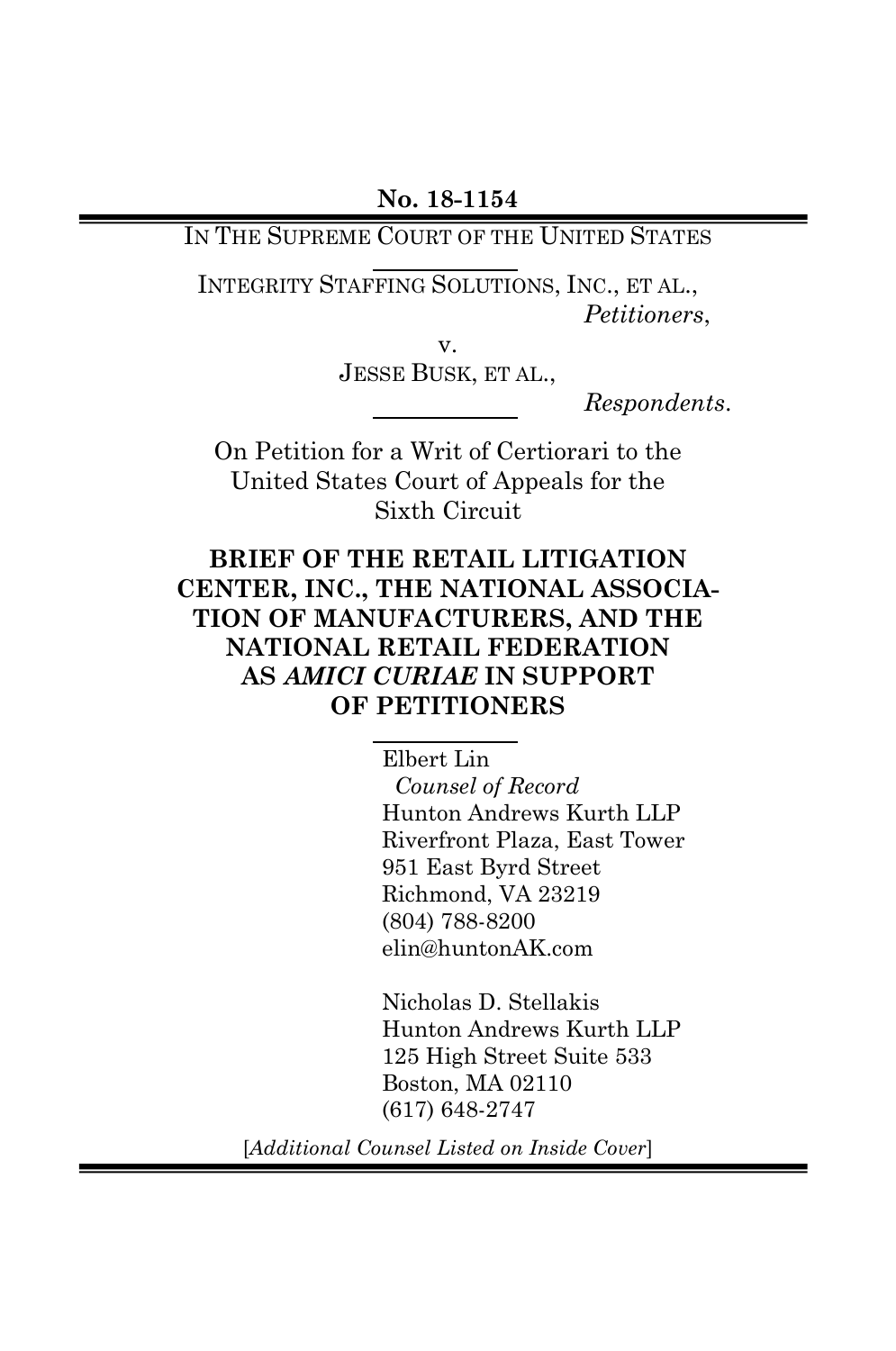DEBORAH R. WHITE RETAIL LITIGATION CENTER, INC. 1700 N Moore Street Arlington, VA 22209 (703) 600-2067

*Counsel for* Amicus Curiae *Retail Litigation Center, Inc*.

PETER C. TOLSDORF LELAND P. FROST MANUFACTURERS' CENTER FOR LEGAL ACTION 733 10th Street NW, Suite 700 Washington, DC 20001 (202) 637-3000

*Counsel for* Amicus Curiae *National Association of Manufacturers*

STEPHANIE MARTZ NATIONAL RETAIL FEDERATION 1101 New York Ave NW #1200 Washington, DC 20005 (202) 626-8106

*Counsel for* Amicus Curiae *National Retail Federation*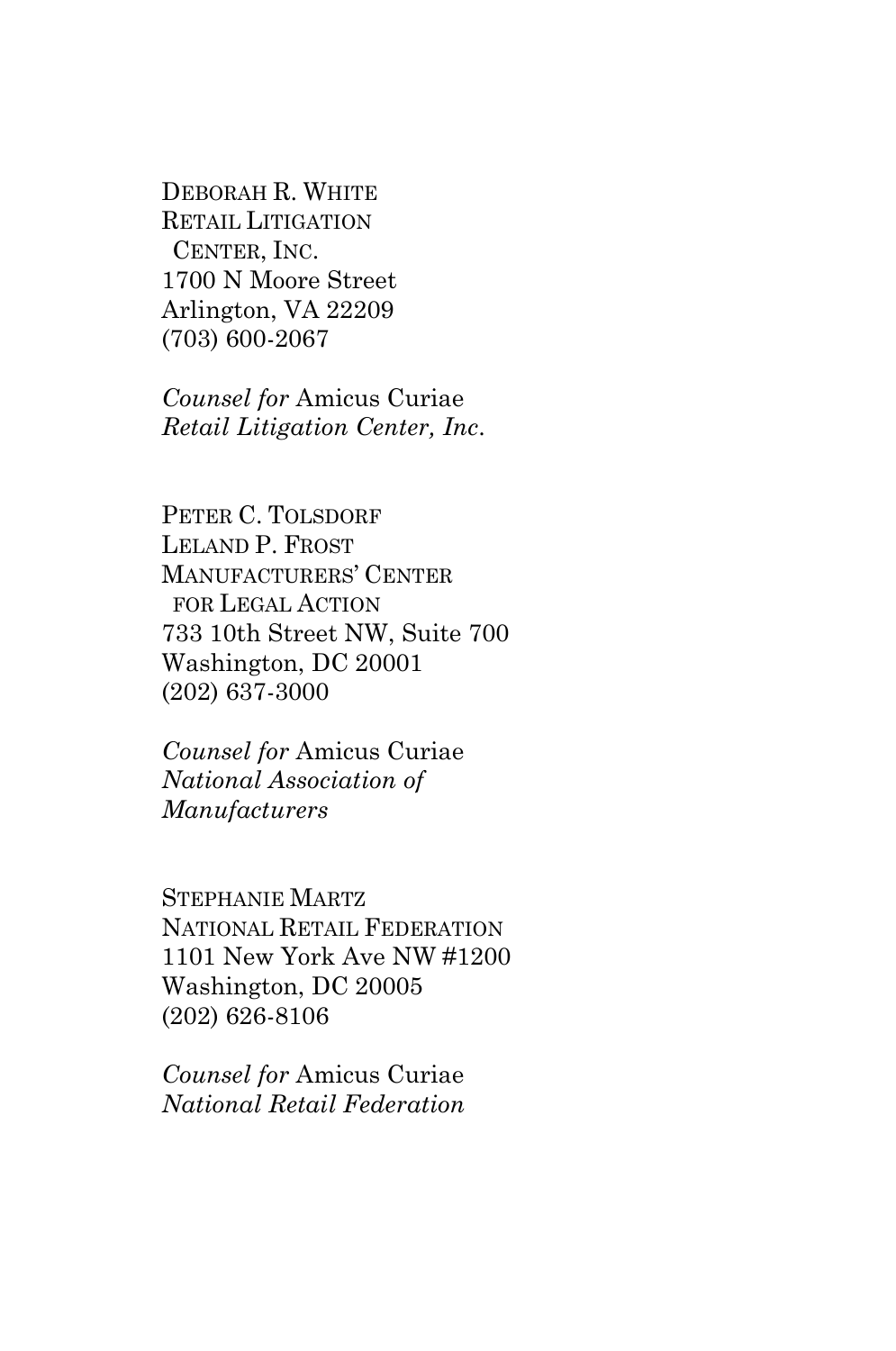# **TABLE OF CONTENTS**

<span id="page-2-0"></span>

| INTEREST OF AMICI CURIAE1<br>I. This Court Should Grant Review Because<br>the Sixth Circuit's Decision Undermines<br>II. The Decision Below Has Implications<br>That May Propagate Across the Country9 |  |
|--------------------------------------------------------------------------------------------------------------------------------------------------------------------------------------------------------|--|
|                                                                                                                                                                                                        |  |
|                                                                                                                                                                                                        |  |
|                                                                                                                                                                                                        |  |
|                                                                                                                                                                                                        |  |
|                                                                                                                                                                                                        |  |
|                                                                                                                                                                                                        |  |
|                                                                                                                                                                                                        |  |
|                                                                                                                                                                                                        |  |
|                                                                                                                                                                                                        |  |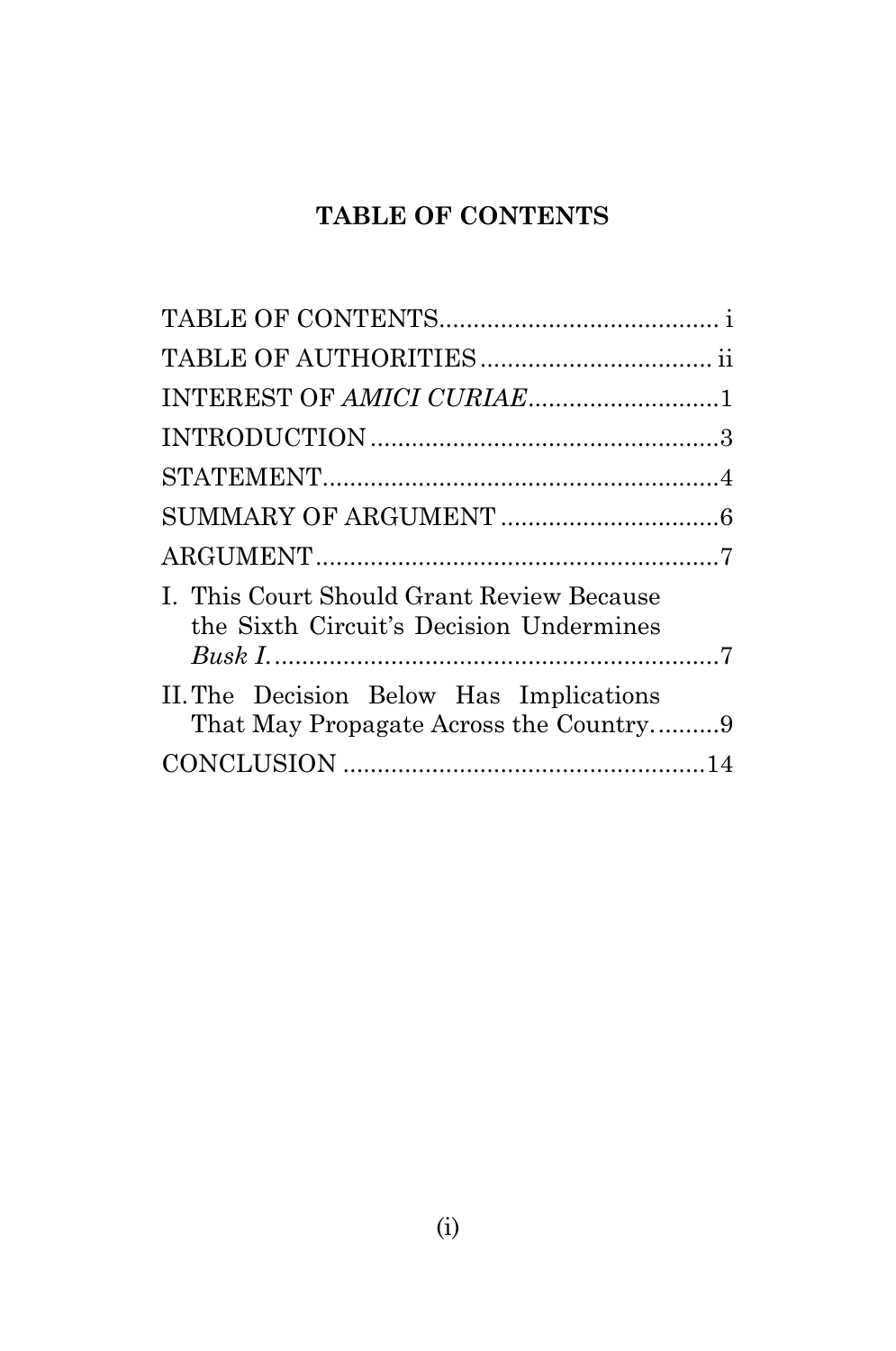## **TABLE OF AUTHORITIES**

# **Page(s)**

# <span id="page-3-0"></span>**Cases**

| Anderson v. Mt. Clemens Pottery Co.,                                                                 |
|------------------------------------------------------------------------------------------------------|
| Anderson v. Purdue Farms, Inc.,<br>604 F. Supp. 2d 1339 (M.D. Ala.                                   |
| Bonilla v. Baker Concrete Constr.,<br>Inc.,<br>487 F.3d 1340 (11th Cir.), cert.                      |
| Ceja-Corona v. CVS Pharm., Inc.,<br>No. 1:12-cv-01868, 2013 WL<br>796649 (E.D. Cal. Mar. 4, 2013) 10 |
| Gorman v. Consol. Edison Corp.,<br>488 F.3d 586 (2d Cir. 2007), cert.                                |
| <i>Integrity Staffing Solutions, Inc. v.</i><br>Busk,                                                |
| Sleiman v. DHL Express,<br>No. 5:09-cv-00414, 2009 WL                                                |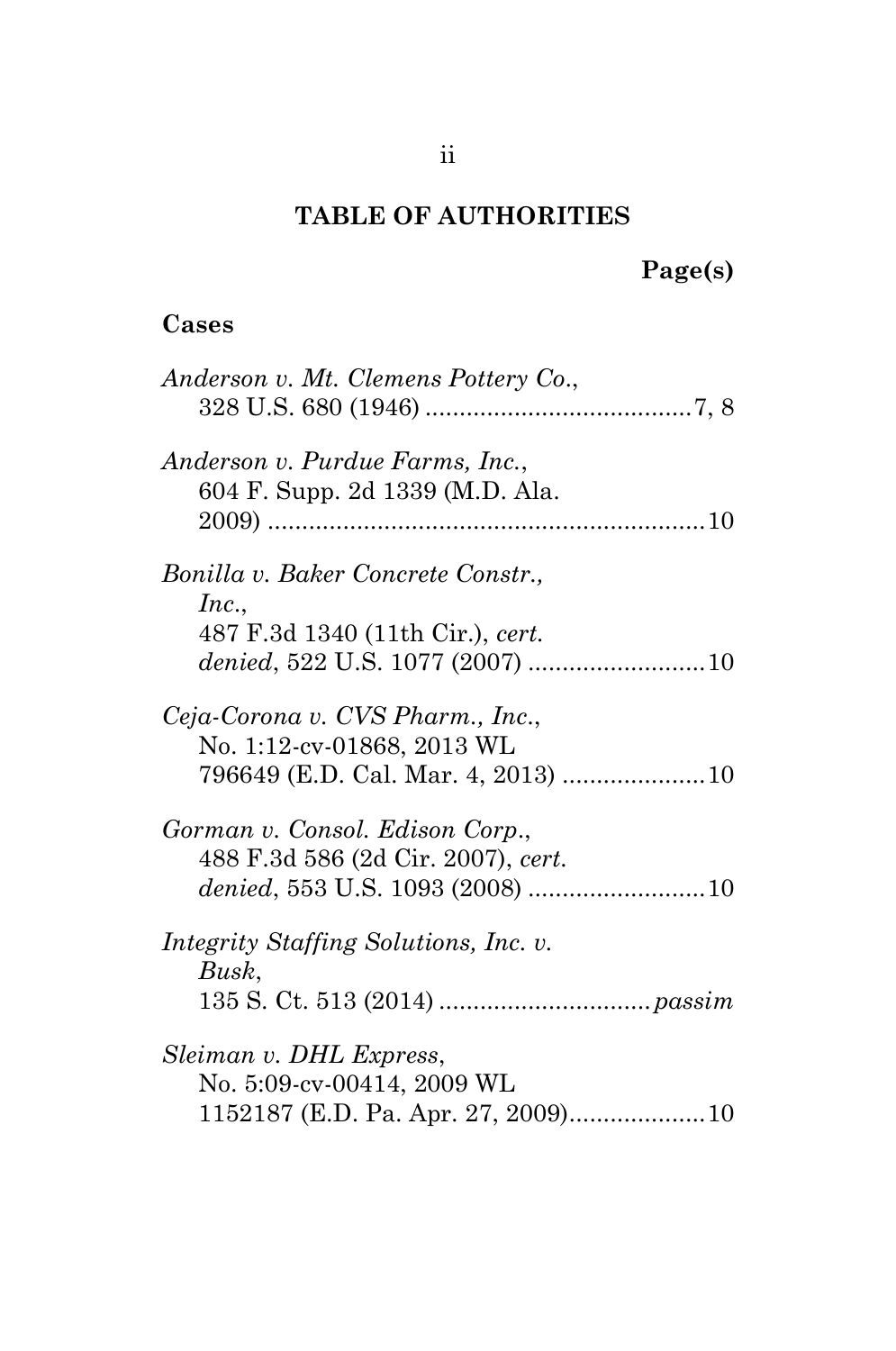| 111                                      |
|------------------------------------------|
| Tyson Foods, Inc. v. Bouaphakeo,         |
| <b>Statutes</b>                          |
|                                          |
|                                          |
|                                          |
|                                          |
|                                          |
| Fair Labor Standards Act of 1938         |
| Haw. Rev. Stat. § 387-1 et seq. (2018)10 |
|                                          |
|                                          |
| Neb. Rev. Stat. § 48-1201 et seq.        |
| Portal to Portal Act of 1947, 29         |
|                                          |
| Vt. Stat. Ann. tit. 21, § 381 et seq.    |
|                                          |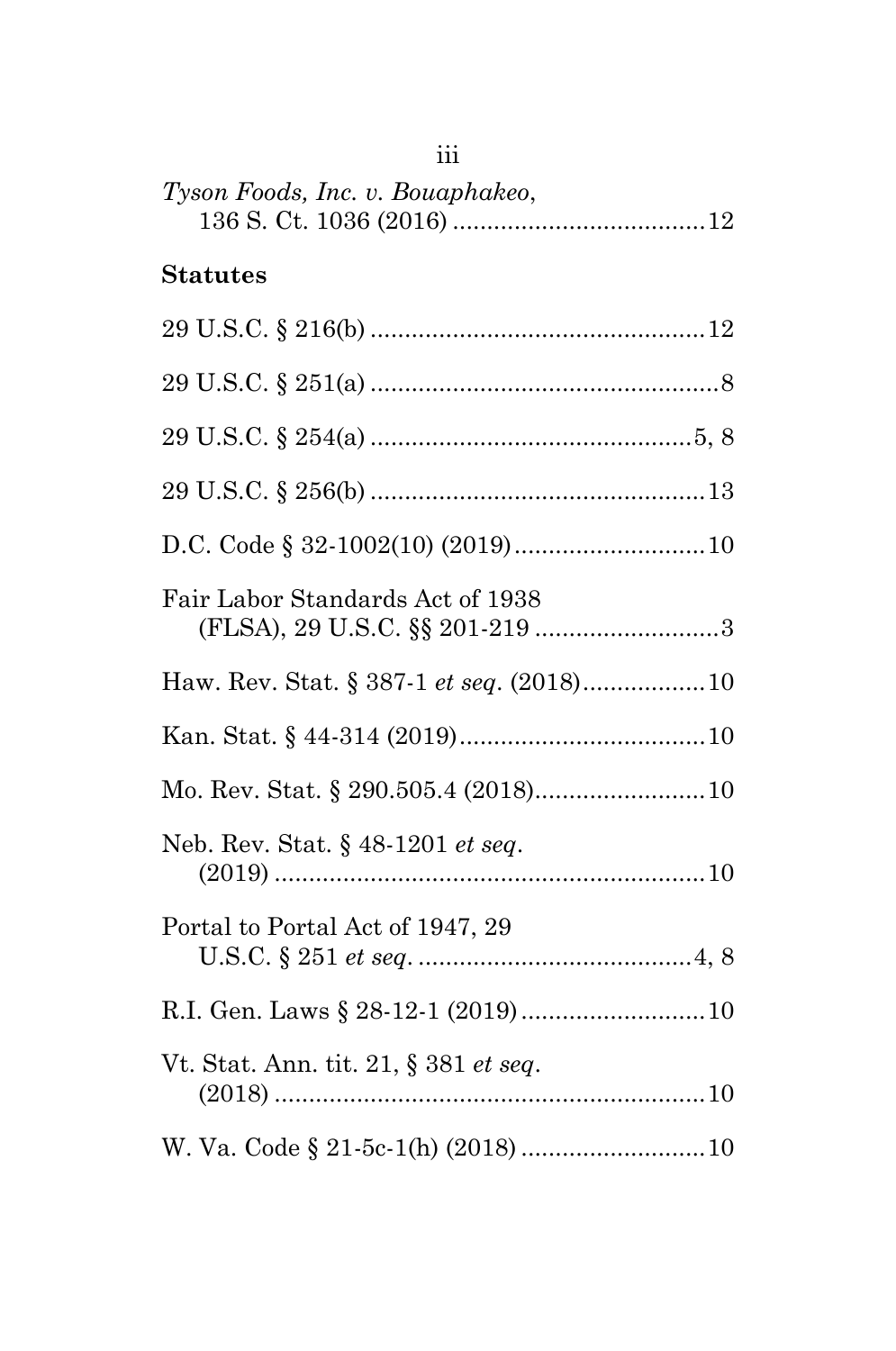# **Other Authorities**

| Alaska Admin. Code tit. 8, § 15.105                                                       |  |
|-------------------------------------------------------------------------------------------|--|
|                                                                                           |  |
|                                                                                           |  |
| Lawsuits Down From 2015 Peak<br>$(Jan. 24, 2018)$ , available at<br>https://trac.syr.edu/ |  |
| TRAC Reports, Inc., Fair Labor                                                            |  |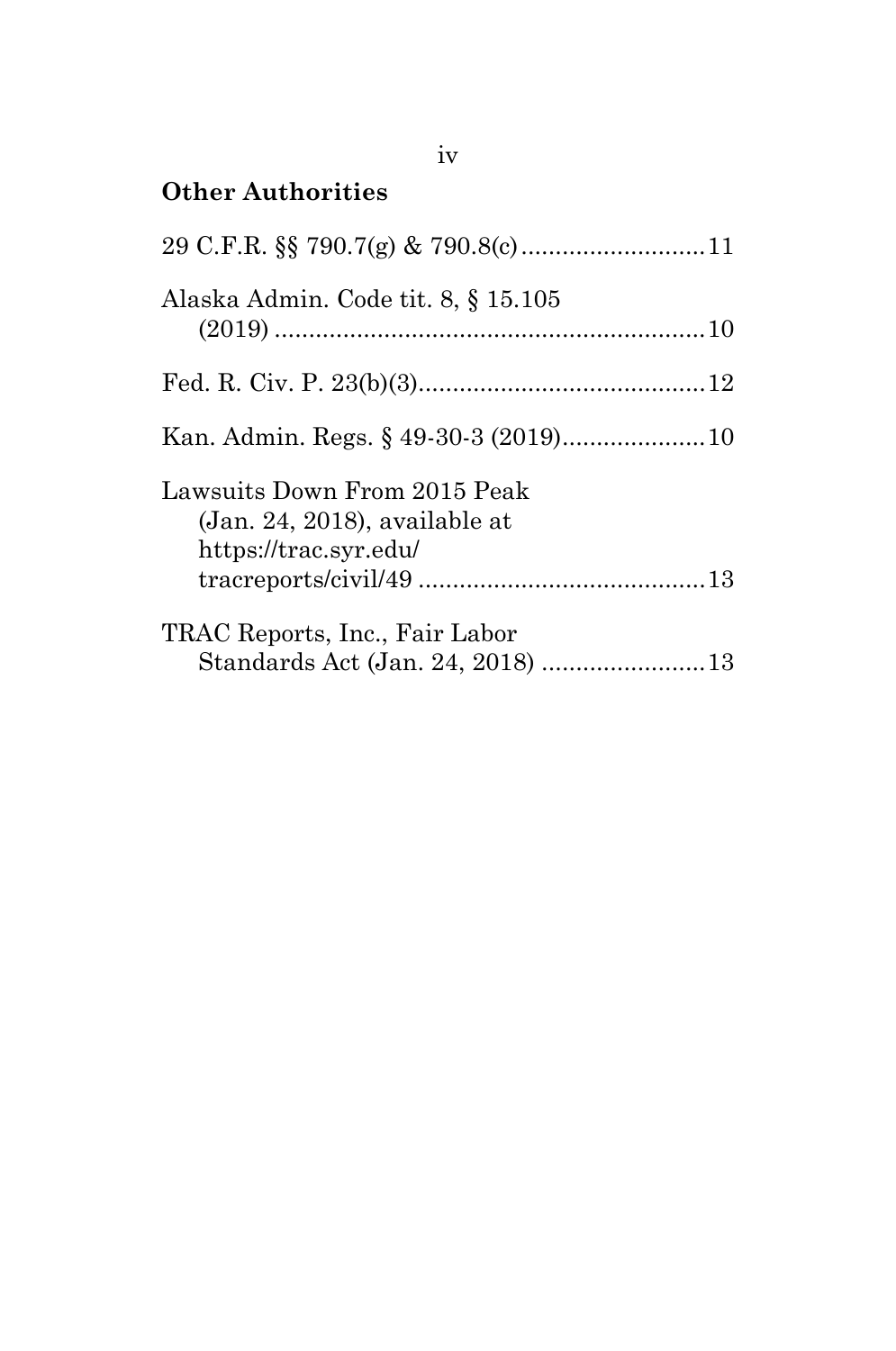#### **INTEREST OF** *AMICI CURIAE*<sup>1</sup>

<span id="page-6-0"></span>*Amicus curiae* Retail Litigation Center, Inc. (RLC) is the only public policy organization dedicated entirely to representing the retail industry in the courts and in litigation matters. The RLC's members include many of the country's largest and most innovative retailers. The retail members whose interests are represented by the RLC operate throughout the United States, employ millions of individuals, and provide quality goods and services to tens of millions of consumers. Among other things, the RLC provides courts with retail industry perspectives on important legal issues and highlights the industry-wide consequences of significant cases. Since its founding in 2010, the RLC has participated as an *amicus curiae* in nearly 150 proceedings.

*Amicus curiae* the National Association of Manufacturers (NAM) is the largest manufacturing association in the United States, representing small and large manufacturers in every industrial sector and in all 50 states. Manufacturing employs more than 12 million men and women, contributes \$2.25

l

<sup>1</sup> Counsel of record for all parties received notice of *amici curiae*'s intention to file this brief at least ten days before the due date. All parties have consented to the filing of this brief. No counsel for a party authored this brief in whole or in part, and no person other than the *amici*, their members, or their counsel made a monetary contribution intended to fund the preparation or submission of this brief.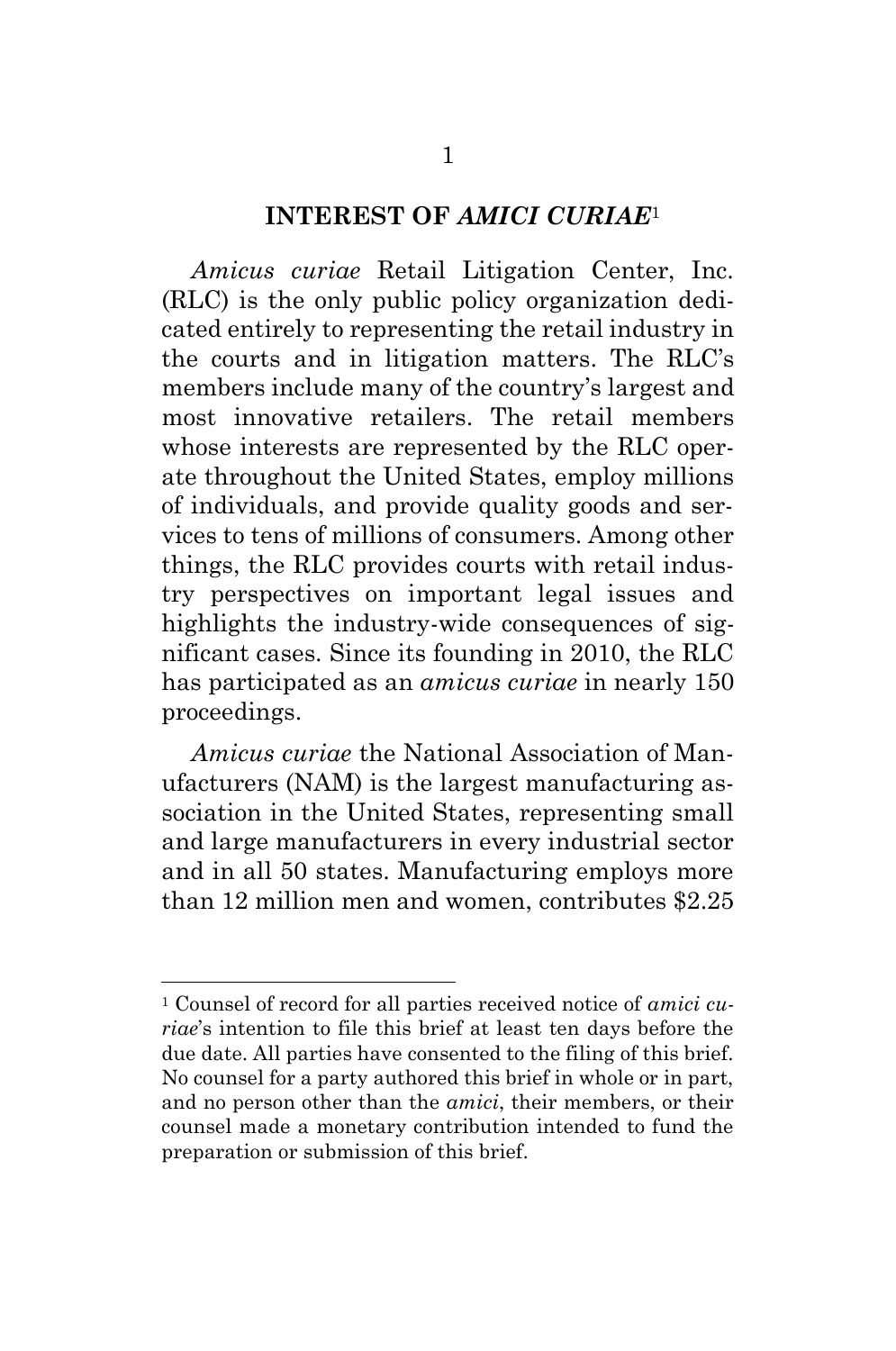trillion to the U.S. economy annually, has the largest economic impact of any major sector, and accounts for more than three-quarters of all privatesector research and development in the nation. The NAM is the voice of the manufacturing community and the leading advocate for a policy agenda that helps manufacturers compete in the global economy and create jobs across the United States.

*Amicus curiae* National Retail Federation (NRF) is the world's largest retail trade association, representing discount and department stores, home goods and specialty stores, Main Street merchants, grocers, wholesalers, chain restaurants, and internet retailers from the United States and more than 45 countries. Retail is the largest private-sector employer in the United States, supporting one in four U.S. jobs—approximately 42 million American workers—and contributing \$2.6 trillion to annual GDP. NRF periodically submits *amicus curiae* briefs in cases raising significant legal issues, including employment-law issues, that are important to the retail industry at large and particularly to NRF's members.

Collectively, the foregoing *amici* have a significant interest in promoting certainty in the law of the workplace. The *amici* represent a wide crosssection of the employer and human-resource community throughout the United States. The vast majority of American employers dedicate considerable time, energy, and resources to achieve compliance with the myriad statutes governing the workplace, while at the same time maintaining and cre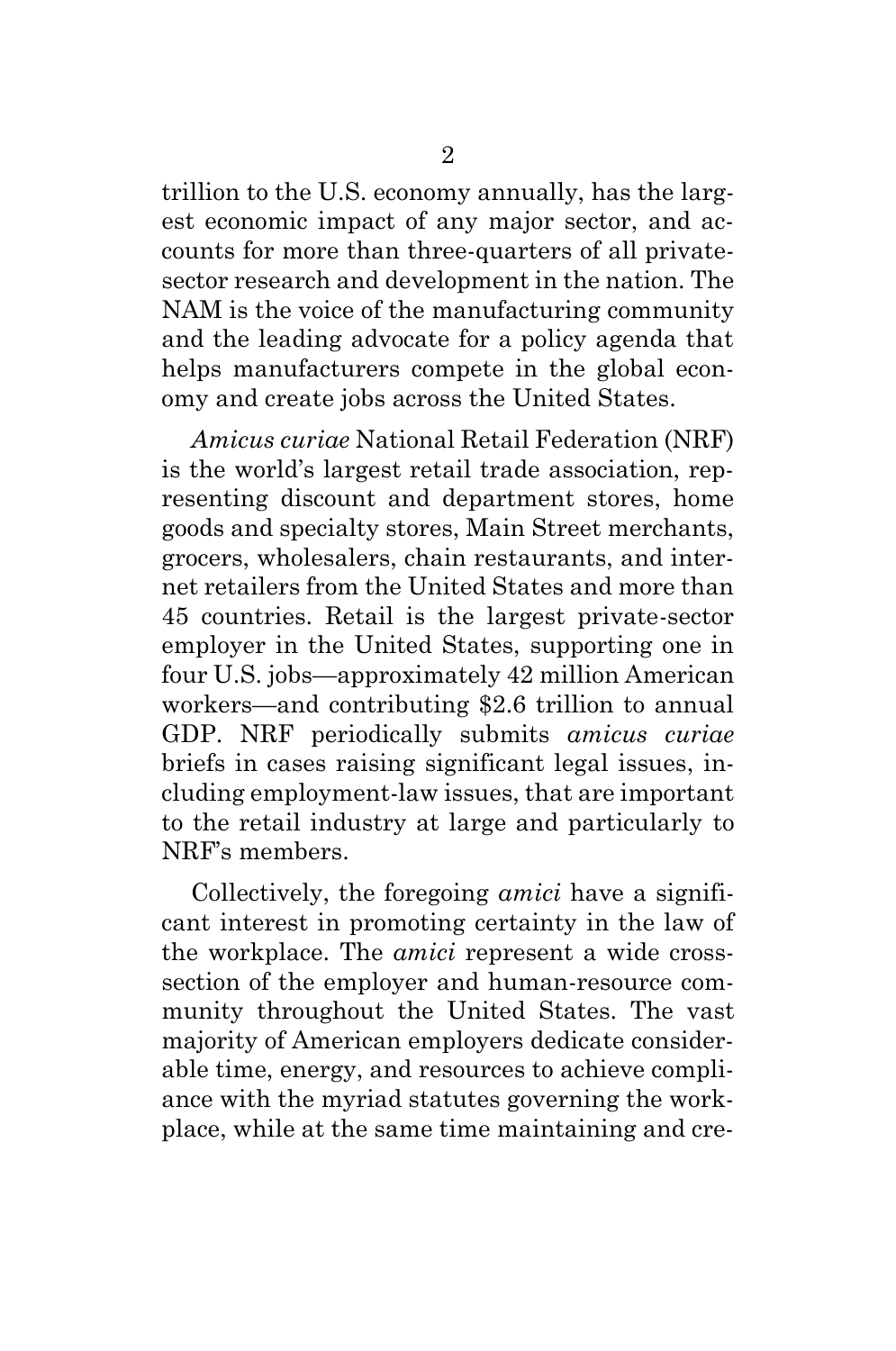ating much-needed jobs. Legal confusion complicates those efforts by fostering unnecessary and costly litigation.

<span id="page-8-2"></span>The RLC, NAM, and NRF have a strong interest particularly in how the Fair Labor Standards Act of 1938 (FLSA), 29 U.S.C. §§ 201-219, is interpreted and enforced. *Amici'*s members employ large numbers of people in the U.S., making them regular targets of the plaintiffs' bar despite their best efforts to comply with the myriad federal, state, and local employment-related laws. As employers, *amici*'s members have been and will continue to be the subject of mass action litigation claiming that they violated various employment laws. One current trend for such litigation stems from the theory that the time employees spend on an employer's premises for security screening of packages or bags brought to work for the employee's convenience is compensable based on the federal interpretation of the FLSA.

This *amicus* brief is intended to provide an added dimension to issues presented by the petition and to enhance the Court's understanding of these issues and how they impact the retail industry.

#### **INTRODUCTION**

<span id="page-8-1"></span><span id="page-8-0"></span>The Sixth Circuit misconstrued federal law when it held that the FLSA requires a result in this case that contradicts the result this Court reached in *Integrity Staffing Solutions, Inc. v. Busk*, 135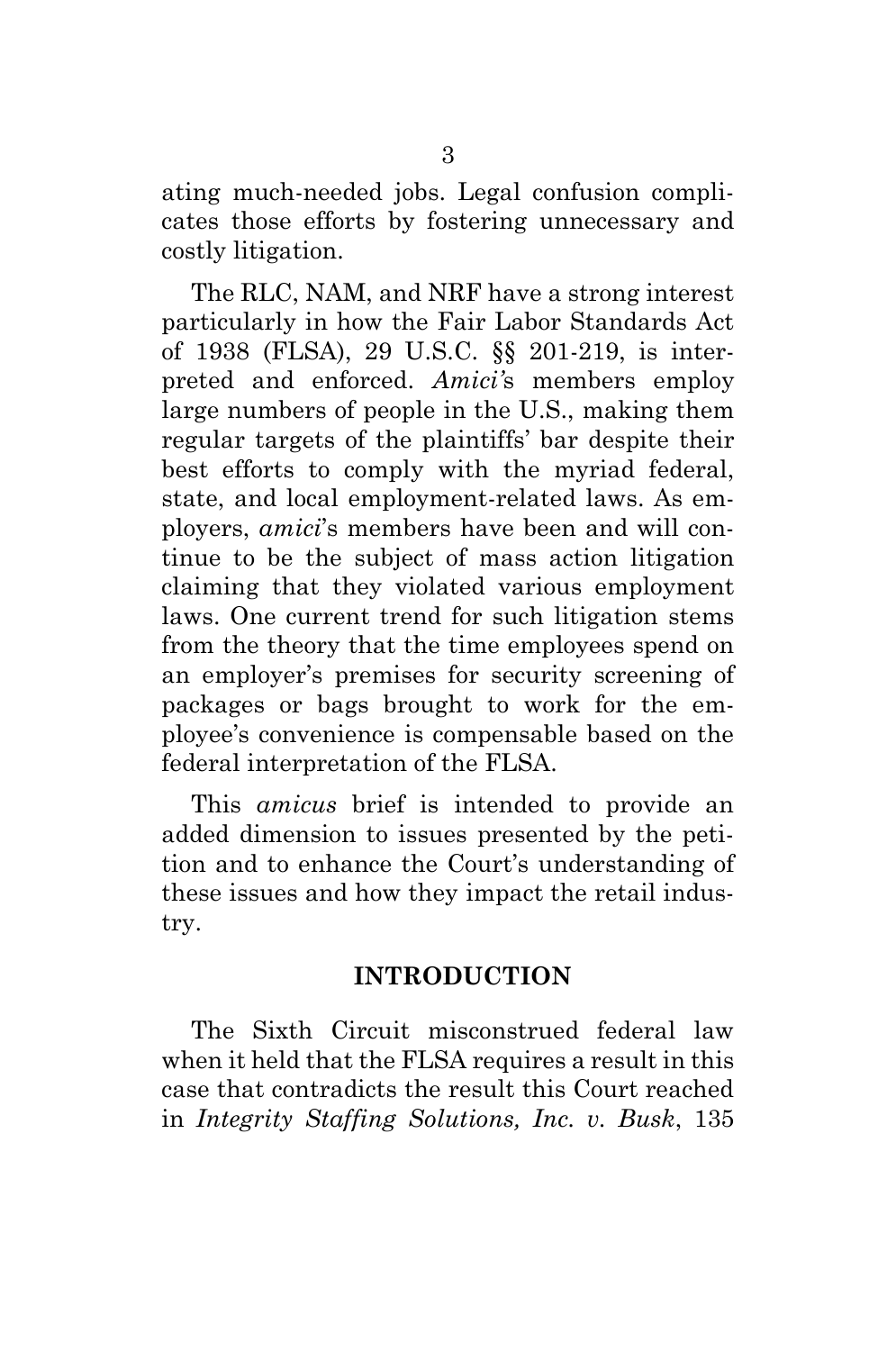<span id="page-9-1"></span>S. Ct. 513, 516-17 (2014) (*Busk I*); *id*. at 520 (Sotomayor, J., concurring) (security screenings are "essentially part of the ingress and egress process" and not "work of consequence"). The circuit court reached this conclusion by creating a novel federal standard that construes the FLSA in isolation from the Portal to Portal Act of 1947, 29 U.S.C. § 251 *et seq*. This new federal standard, the court held, applies to claims brought under Nevada and Arizona law. Illogically and without precedent, the court decided that these laws incorporate *some* federal law under the FLSA but *not* the Portal to Portal Act. In so ruling, the lower court attempted to resurrect a standard that Congress said was wrong from the beginning. This Court should grant the petition to correct the Sixth Circuit's errant ruling on the federal standards governing the FLSA and restore uniformity to this area of federal law.

#### **STATEMENT**

<span id="page-9-0"></span>In *Busk I*, this Court held that the Portal to Portal Act of 1947, 29 U.S.C. § 251 *et seq*., overturned the Court's "broad[]" construction of the undefined term "work" in the FLSA. *Integrity Staffing Solutions, Inc. v. Busk*, 135 S. Ct. 513, 516-17 (2014) (*Busk I*). The Court noted that, in enacting the Portal to Portal Act, Congress found that the Court's expansive construction in the 1940s of the term "work" was wrong because it disregarded long-established practices and contracts between employers and employees. *Id*. Indeed, that expansive construction created such "immense" and "wholly unexpected liabilities" on employers as to result in an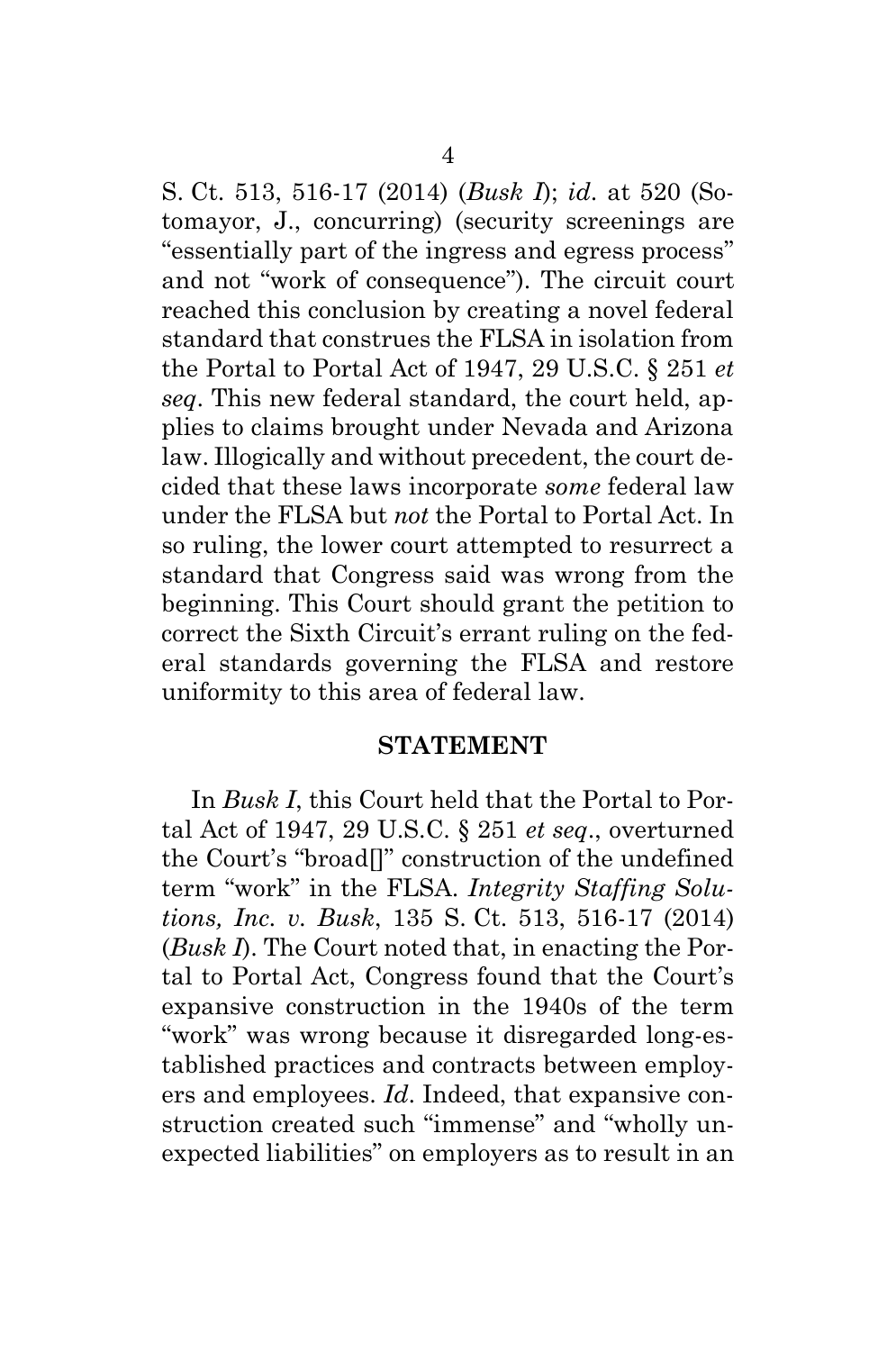"emergency." *Id*. Congress declared that this emergency, if uncorrected, "would bring about the financial ruin of many employers" and bring "windfall payments" to employees. *Id*. at 517.

<span id="page-10-0"></span>The Portal to Portal Act therefore annulled this Court's unmoored definitions and created some exceptions to FLSA liability. *See id*. In relevant part, Congress declared that certain "preliminary" and "postliminary" activities were never intended to be captured within the FLSA's liability framework. 29 U.S.C. § 254(a). Accordingly, in *Busk I*, this Court held that the very security screenings at issue here were "noncompensable postliminary activities" that did not create employer liability under the FLSA. 135 S. Ct. at 518.

After this Court's decision, the respondents again amended their complaint to proceed on statelaw claims under Nevada and Arizona law, but lost in the district court. Pet. App. 7. The district court dismissed the claims, holding in relevant part that both Nevada and Arizona incorporated the FLSA. Pet. App. 8-9. Therefore, the respondents' claims failed for the same reasons that this Court articulated in *Busk I*. Pet. App. 9.

The United States Court of Appeals for the Sixth Circuit reversed in a divided opinion. Pet. 11. The majority agreed with the district court that both Nevada and Arizona would look to the federal standard under the FLSA. But, contrary to *Busk I*, the majority decided that the relevant federal standard was this Court's understanding of "work" that predated both *Busk I* and the Portal to Portal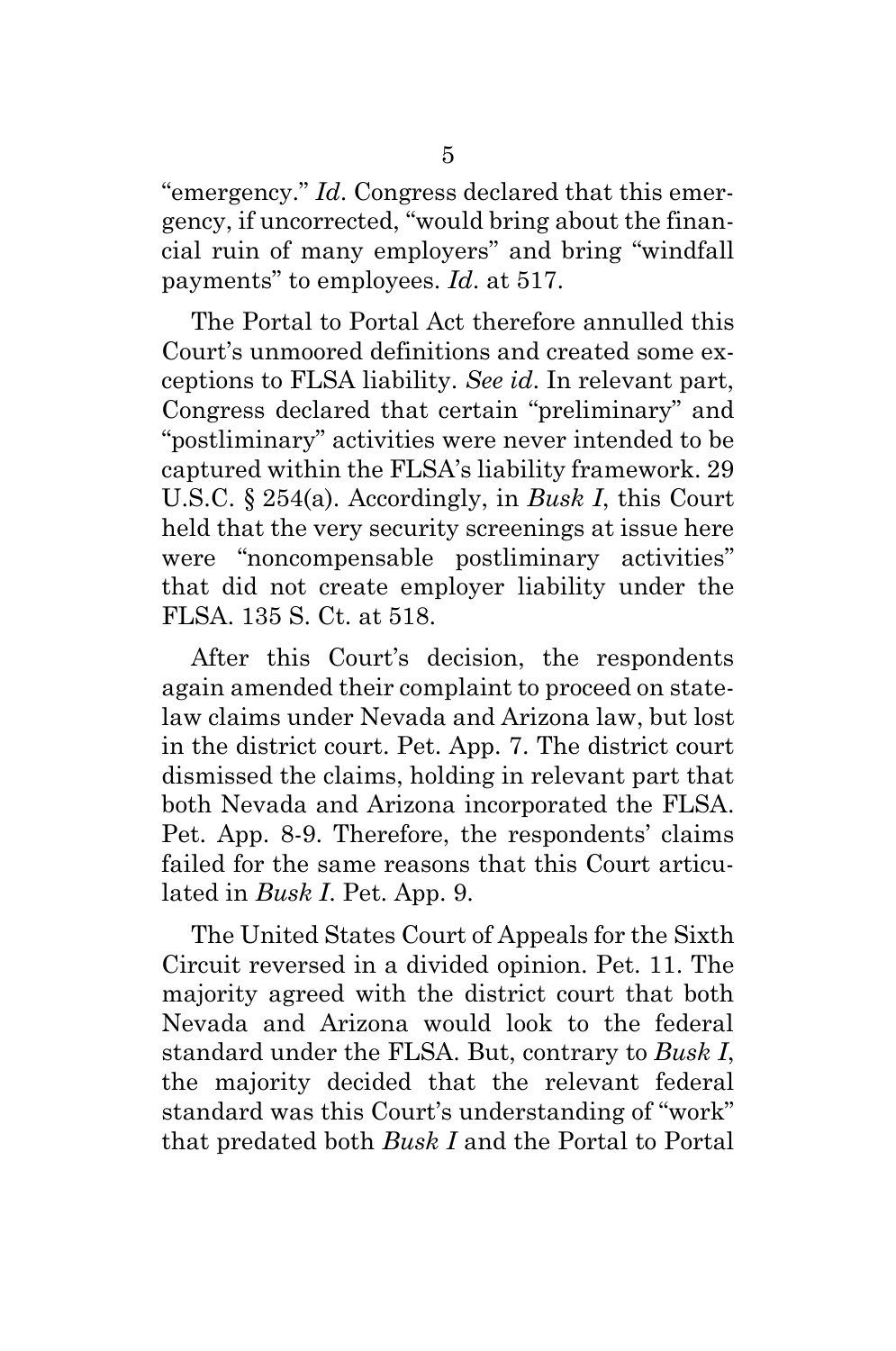Act because the states had incorporated federal law but had not expressly incorporated the Portal to Portal Act. As a result, the Sixth Circuit concluded, contrary to *Busk I*, that the applicable federal standard was the faulty 1940s standard that was subsequently repudiated by Congress. Pet. App. 21-26.

#### **SUMMARY OF ARGUMENT**

<span id="page-11-0"></span>The Sixth Circuit's misconception of federal law conflicts with and risks eroding this Court's decision in *Busk I*. The decision below purports to identify a federal standard for compensable "work" under the FLSA *independent* of the Portal to Portal Act. But as this Court held in *Busk I*, that federal standard cannot be properly understood in isolation from the Portal to Portal Act, as that statute was enacted precisely to alter this Court's 1940s understanding of "work" under the FLSA. Quite simply, the Sixth Circuit has created a dueling understanding of federal law that squarely conflicts with this Court's instruction. Indeed, the decision below rendered the very security screenings that this Court held were *not* compensable under federal law to be *compensable* under the version of federal law that, in the Sixth Circuit's view, exists peculiarly in states like Nevada and Arizona.

In addition to conflicting with *Busk I*, the majority's resuscitation of a federal standard that Congress repudiated 72 years ago in the Portal to Portal Act also presents a legal question of national significance. The Sixth Circuit premised its unique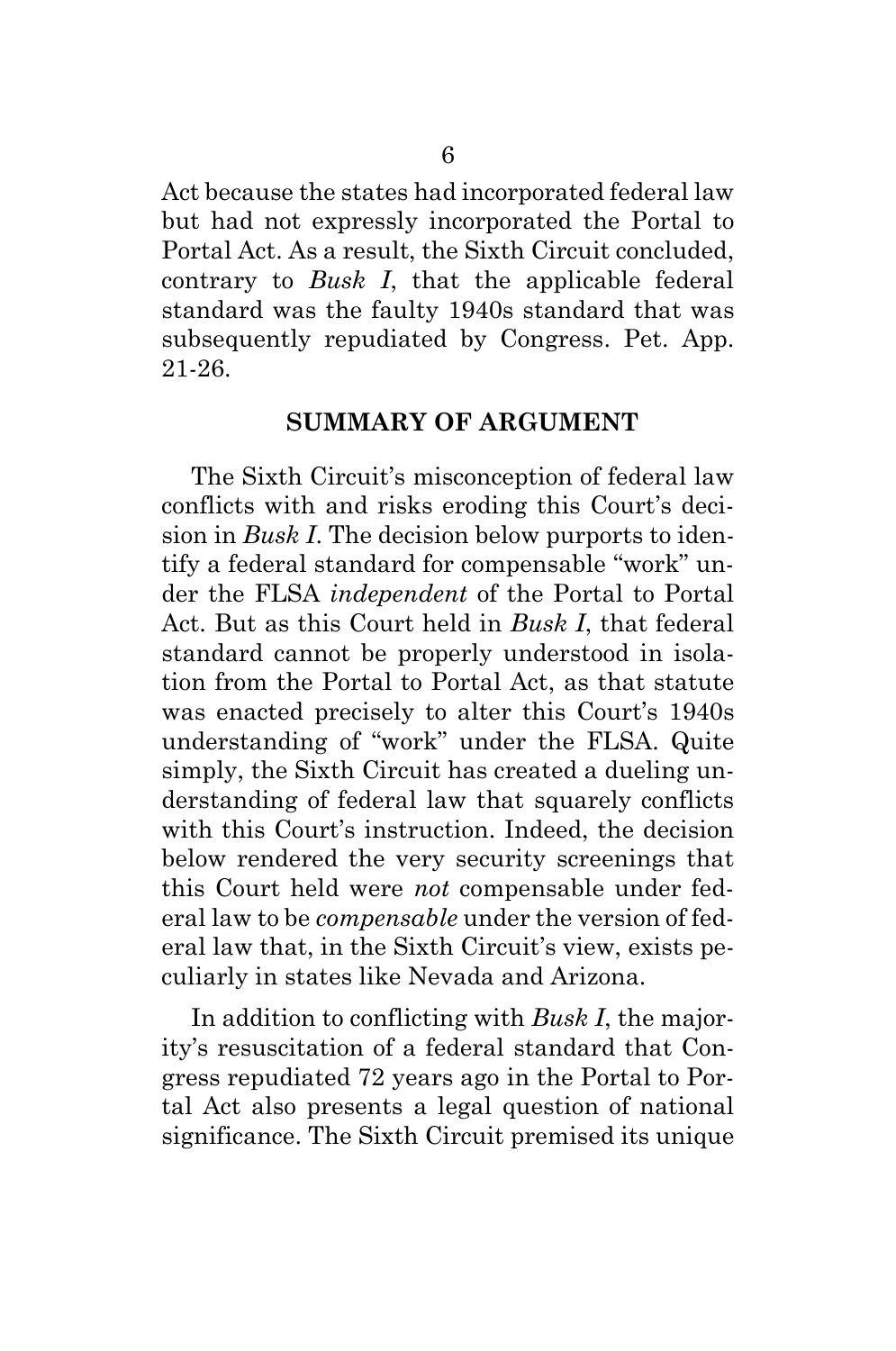interpretation on its observation that, while Nevada and Arizona follow federal law, they have not expressly adopted the Portal to Portal Act. But many, if not most, states have wage and hour statutes that, like Nevada and Arizona, import federal law but do not expressly adopt the Portal to Portal Act. *See infra* at [10.](#page-15-14)

If the Sixth Circuit's interpretation of federal law is allowed to stand, it may propagate nationwide. States that have not expressly adopted the Portal to Portal Act may, like Nevada and Arizona, be held to have implicitly *rejected* that Act and have foisted upon them an anachronistic federal standard that Congress and this Court have both pointed out was wrong from its inception. For the plaintiffs' bar, this might be an attractive way to circumvent *Busk I* and reverse the recent trend of declining FLSA claims. For employers, it presents the Hobson's Choice of incurring significant liability or significantly revamping their procedures to try to avoid that liability. This Court can and should intervene promptly to forestall any further spread of this mistaken view of federal law.

#### **ARGUMENT**

### <span id="page-12-1"></span><span id="page-12-0"></span>**I. This Court Should Grant Review Because the Sixth Circuit's Decision Undermines**  *Busk I***.**

When it enacted the FLSA in 1938, Congress did not define the term "work," an omission that had significant and undesirable consequences. *Busk I*,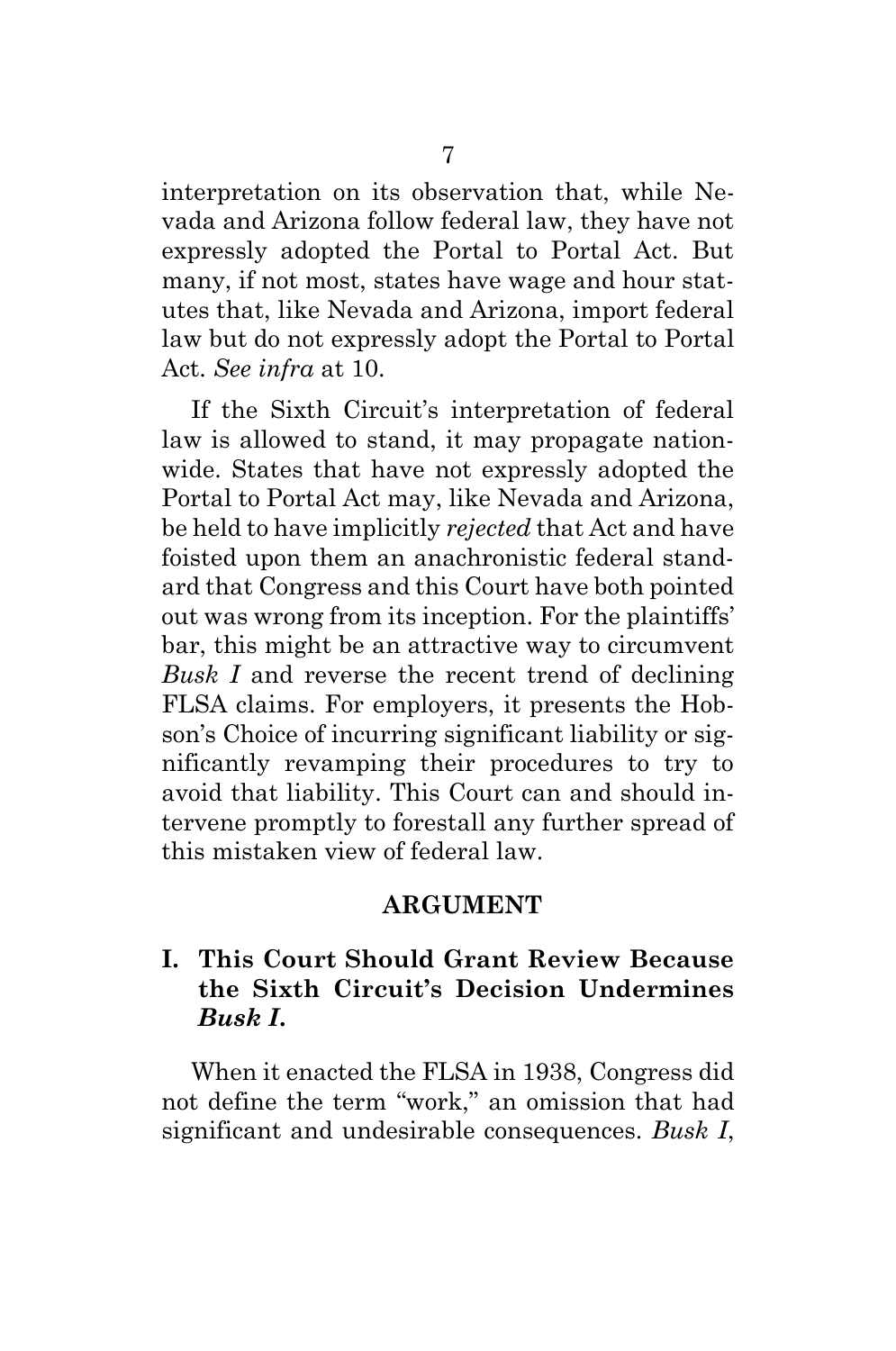<span id="page-13-0"></span>135 S. Ct. at 516. In a series of decisions culminating in *Anderson v. Mt. Clemens Pottery Co*., 328 U.S. 680, 691-92 (1946), this Court interpreted the term broadly and expansively. *Busk I*, 135 S. Ct. at 516. Plaintiffs' attorneys took immediate advantage of *Anderson* with a torrent of lawsuits under the FLSA. *Id*.

<span id="page-13-4"></span><span id="page-13-1"></span>Congress acted quickly and decisively with the Portal to Portal Act of 1947 to repudiate the Court's construction of the FLSA as having been wrong from the beginning. In the Act, Congress found that the judicial construction disregarded "long-established customs, practices, and contracts between employers and employees" and created "immense" and "wholly unexpected" liabilities on employers while providing a windfall to plaintiffs. *Id*. at 517 (quoting 29 U.S.C.  $\S$  251(a)). Congress therefore declared an "emergency" because, if the Court's erroneous interpretations were permitted to stand, the liability would be ruinous for many employers. *Id*.

<span id="page-13-2"></span>As part of the Portal to Portal Act's mission to overturn the Court's earlier misconstruction of the FLSA, Congress expressly eliminated liability for two categories of activities: "(1) walking, riding, or traveling to and from the actual place of performance of the principal activity or activities which such employee is employed to perform, and (2) activities which are preliminary to or postliminary to said principal activity or activities" if these activities fall outside the workday. 29 U.S.C. § 254(a).

<span id="page-13-3"></span>In *Busk I*, this Court held that, in light of the Portal to Portal Act, employers faced no liability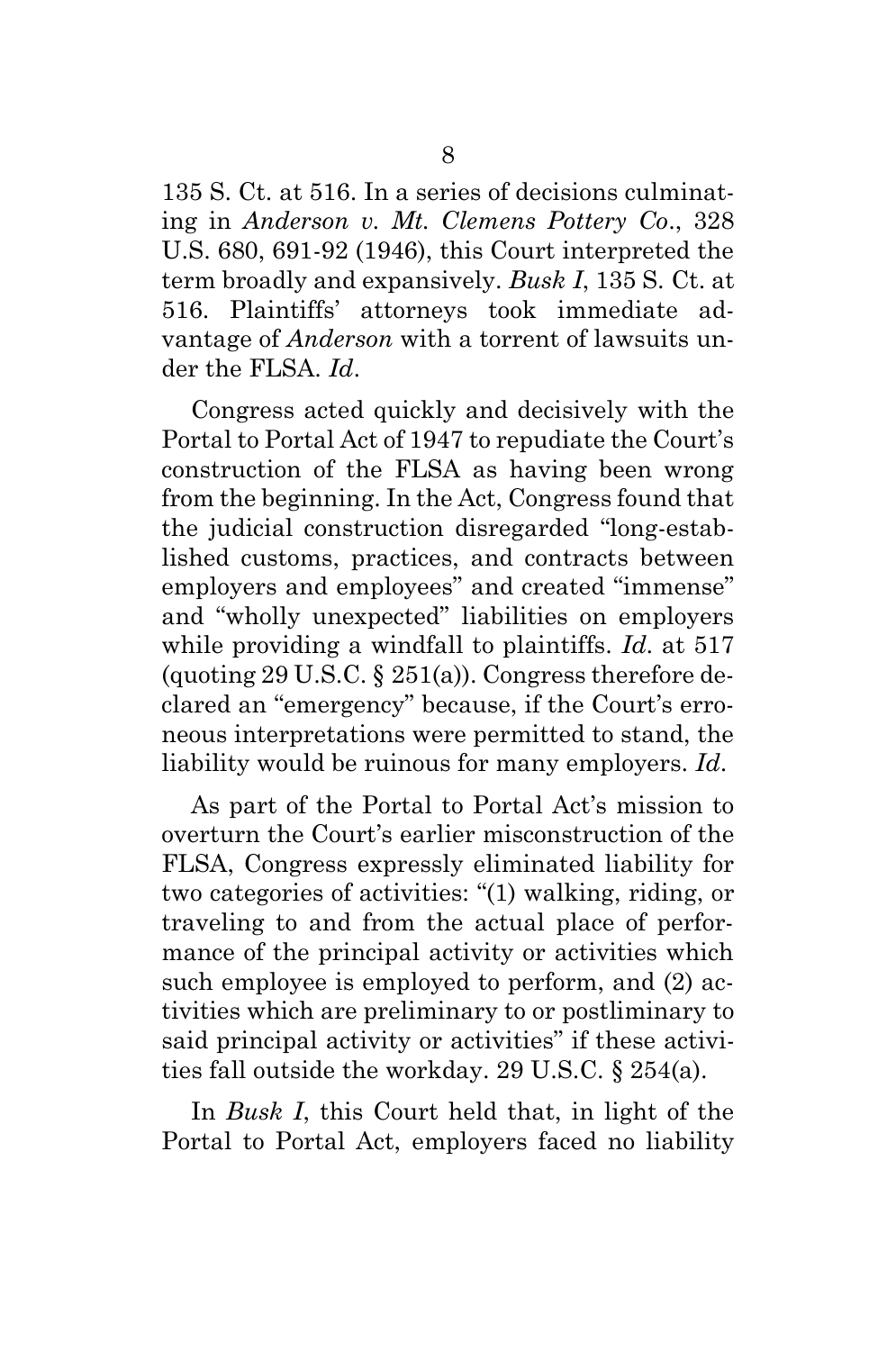under the FLSA for the same security screenings at issue now. *Busk I*, 135 S. Ct. at 519*.* This Court reversed the Ninth Circuit, which had held that the security screenings were compensable simply because the respondents were required to undergo them by the petitioners for the benefit of the petitioners. *Id*. In *Busk I*, the Court held that this was error because it would sweep within FLSA liability "the very activities that the Portal-to-Portal Act was designed to address." *Id*.

The Sixth Circuit decision tries to bypass *Busk I* by holding that a version of federal law that exists in Nevada and Arizona does not have to take the Portal to Portal Act into account. Pet. App. 21, 26. But there is only one federal standard, and under *Busk I*, that standard must incorporate the Portal to Portal Act. *Busk I*, 135 S. Ct. at 516-17. If Nevada and Arizona have chosen to follow the federal standard, as the Sixth Circuit held, they must follow what this Court set forth in *Busk I*. If a different standard applies in Nevada and Arizona, that is no longer *the* federal standard. The Sixth Circuit's conclusion that states can follow federal law without applying the same standard as federal law makes no sense, and severely undermines this Court's authority.

### <span id="page-14-0"></span>**II. The Decision Below Has Implications That May Propagate Across the Country.**

The Sixth Circuit's errant framework may have far-reaching national implications. The same reasoning that underlies the Sixth Circuit's novel view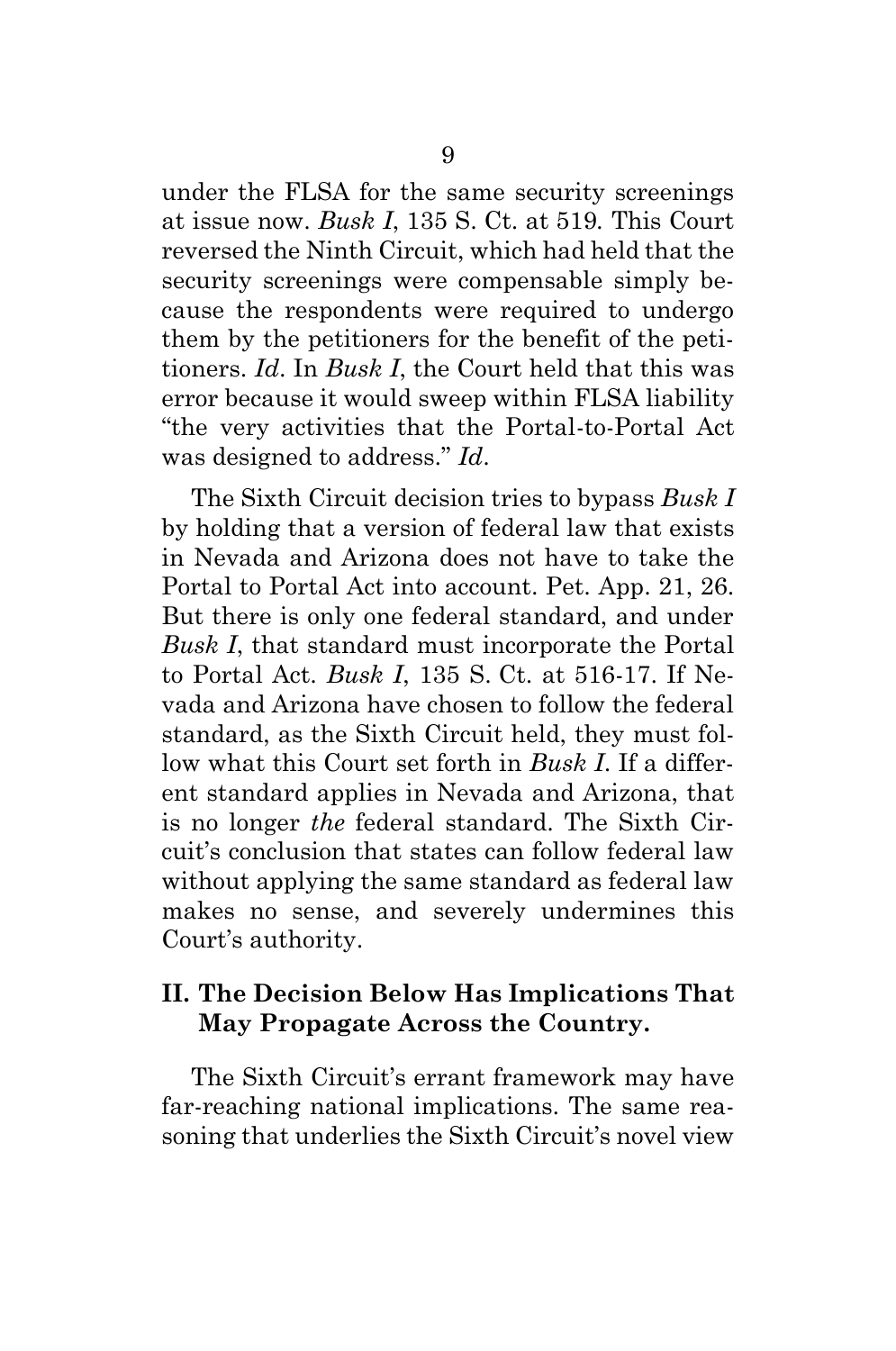can be applied in other states. Numerous states incorporate federal law into their wage and hours laws but are silent as to the Portal to Portal Act.<sup>2</sup> Few states have any statutory law expressly adopting or rejecting the Portal to Portal Act.<sup>3</sup> If the Sixth Circuit's view is allowed to stand and propagate, it will erase *Busk I* as if the case had never been decided.

<span id="page-15-3"></span>This creates the potential for significant and unanticipated financial liability for thousands of employers not just in Nevada and Arizona but across the country. Until the Ninth Circuit's decision that this Court reversed in *Busk I*, federal appellate and district courts had uniformly held that security screenings were not compensable. *Gorman v. Consol. Edison Corp*., 488 F.3d 586, 593-94 (2d Cir. 2007), *cert. denied*, 553 U.S. 1093 (2008); *Bonilla v. Baker Concrete Constr., Inc*., 487 F.3d 1340, 1344- 45 (11th Cir.), *cert. denied*, 522 U.S. 1077 (2007); *Anderson v. Purdue Farms, Inc.*, 604 F. Supp. 2d 1339, 1359 (M.D. Ala. 2009); *Ceja-Corona v. CVS Pharm., Inc*., No. 1:12-cv-01868, 2013 WL 796649,

<span id="page-15-12"></span><span id="page-15-6"></span><span id="page-15-5"></span><span id="page-15-2"></span><span id="page-15-1"></span><span id="page-15-0"></span>l

<span id="page-15-14"></span><span id="page-15-13"></span><span id="page-15-8"></span><sup>2</sup> *See, e.g*., Alaska Admin. Code tit. 8, § 15.105 (2019); Haw. Rev. Stat. § 387-1 *et seq*. (2018); Kan. Stat. § 44-314 (2019); Kan. Admin. Regs. § 49-30-3 (2019); Neb. Rev. Stat. § 48-1201 *et seq*. (2019); R.I. Gen. Laws § 28-12-1 (2019); Vt. Stat. Ann. tit. 21, § 381 *et seq*. (2018).

<span id="page-15-11"></span><span id="page-15-10"></span><span id="page-15-9"></span><span id="page-15-7"></span><span id="page-15-4"></span><sup>3</sup> Missouri and West Virginia appear to expressly incorporate the Portal to Portal Act, *see* Mo. Rev. Stat. § 290.505.4 (2018); W. Va. Code § 21-5c-1(h) (2018), while the District of Columbia has expressly rejected it, *see* D.C. Code § 32-1002(10) (2019).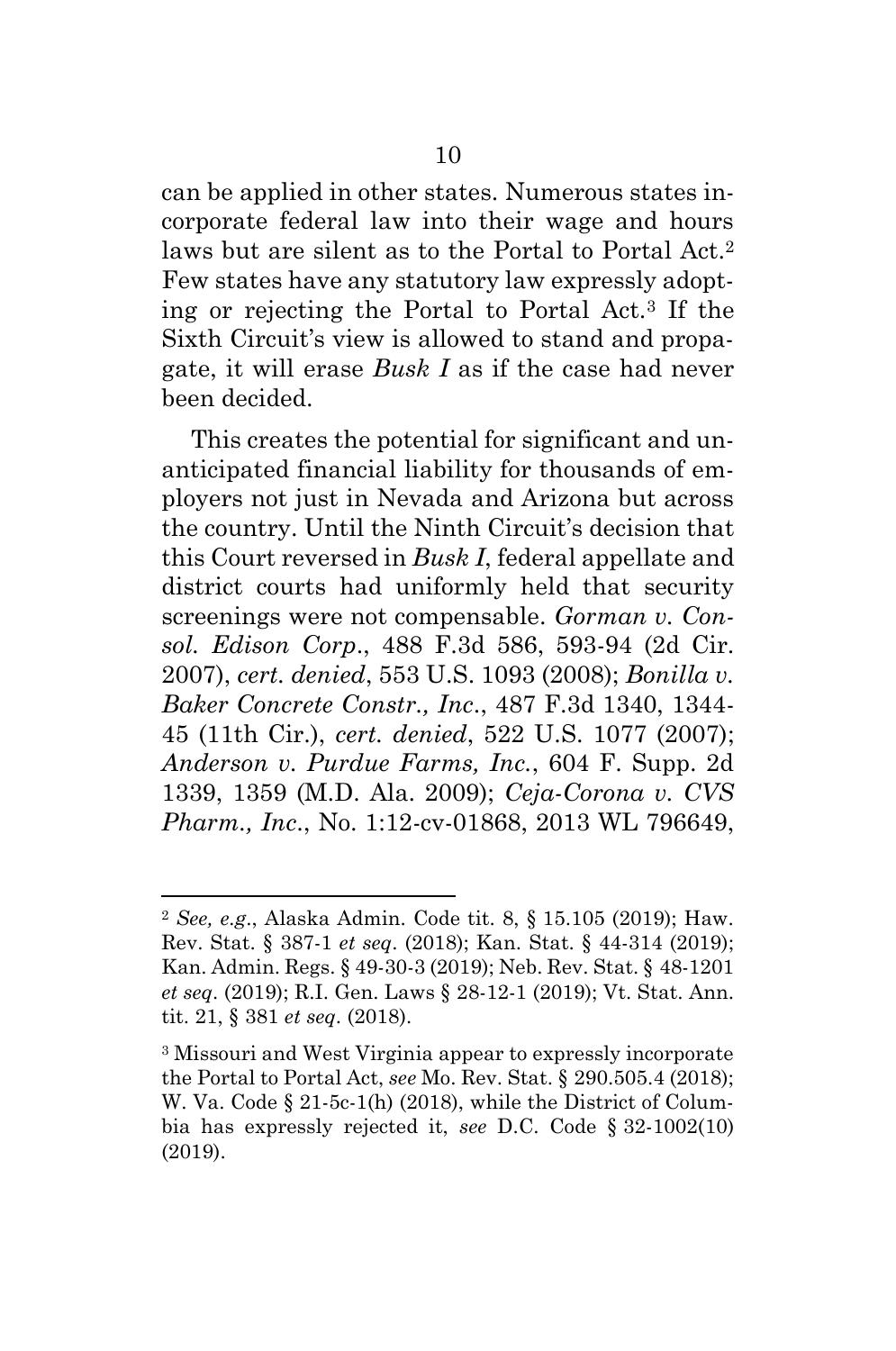<span id="page-16-1"></span><span id="page-16-0"></span>at \*9 (E.D. Cal. Mar. 4, 2013); *Sleiman v. DHL Express*, No. 5:09-cv-00414, 2009 WL 1152187, at \*4- 5 (E.D. Pa. Apr. 27, 2009). In addition, for more than half a century, the Department of Labor had advised employers that employee waiting time is generally noncompensable under the FLSA. 29 C.F.R.  $\S$  790.7(g) & 790.8(c). The widespread view among employers, created and supported by this longstanding precedent, is that security screenings are not compensable under the FLSA. In reversing the Ninth Circuit's contrary holding, *Busk I* reaffirmed this longstanding precedent.

The Sixth Circuit's decision and its potential ripple effects across the country create a new risk to this long-settled understanding. The steps that employers would need to take to reduce their litigation exposure as a result are neither easy nor inexpensive—and not just because of the compensation that might be owed. Many employers would need to spend substantial sums to reconfigure their bag search methods—sums that would be particularly difficult for smaller employers to absorb—or else risk losing one of the most effective tools for reducing employee theft. For example, searches would need to be accomplished before employees clock out, which would mean relocating time clocks. That would be an expensive task involving substantial capital investment, as well as a counterproductive one because screenings should occur outside the envelope where merchandise is located to be effective at catching and deterring employee theft. These reconfigured searches also create congestion problems, and may impede customers and sales if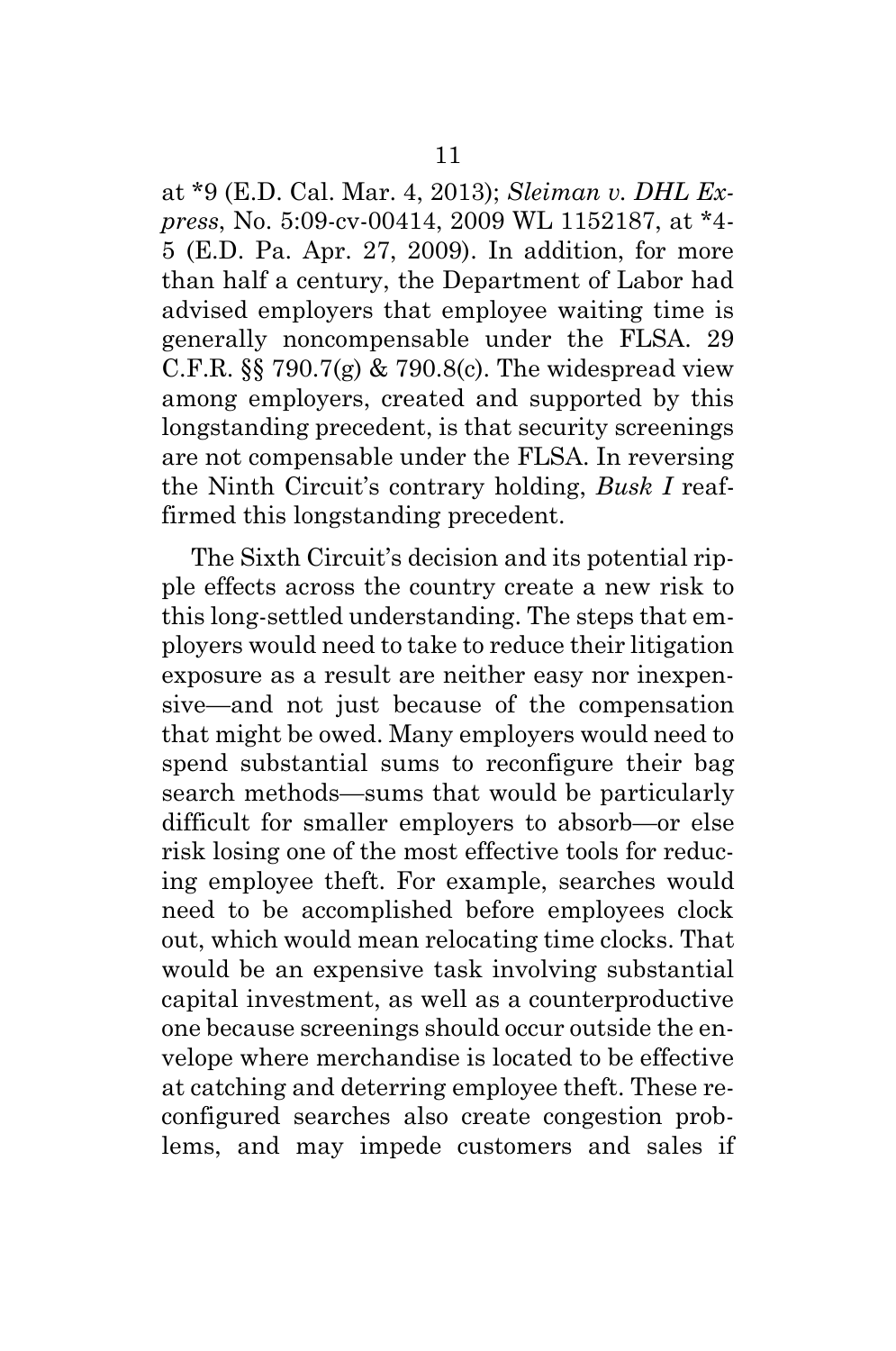screening occurs in otherwise public areas. Moreover, employers who do business in highly secured environments, such as airports, skyscrapers, and government buildings, cannot move their time clocks outside the security perimeter because their operations are confined to the secure area and because that secure area is usually the entire building or facility.

Nor will the effects of the decision below be limited to bag checks or even to the specific context of security screenings. The breadth of the Sixth Circuit majority's opinion could encompass any and all activities—no matter how mundane or inconsequential the tasks—that are necessitated before or after shifts. It may, therefore, create liability in the Sixth Circuit and elsewhere in spite of this Court's holding in *Busk I* that preliminary and postliminary activities of this nature are not compensable work. This includes other security and customerconvenience measures, such as a requirement that employees park vehicles in spaces farthest from the store to allow customers to have the desirable parking spaces closer to the store. It also includes other activities, such as donning and doffing gear or clothing, travel time, and walking time. Depending on how widely the Sixth Circuit's reasoning is applied, it could be as if *Busk I* were never decided.

<span id="page-17-1"></span><span id="page-17-0"></span>These concerns are magnified by class-action procedures available under state law. Unlike the FLSA's collective-action device, which is an *opt-in*  mechanism, 29 U.S.C. § 216(b), state class-action procedures generally proceed from a different rule, requiring employees to *opt out*, similar to Fed. R.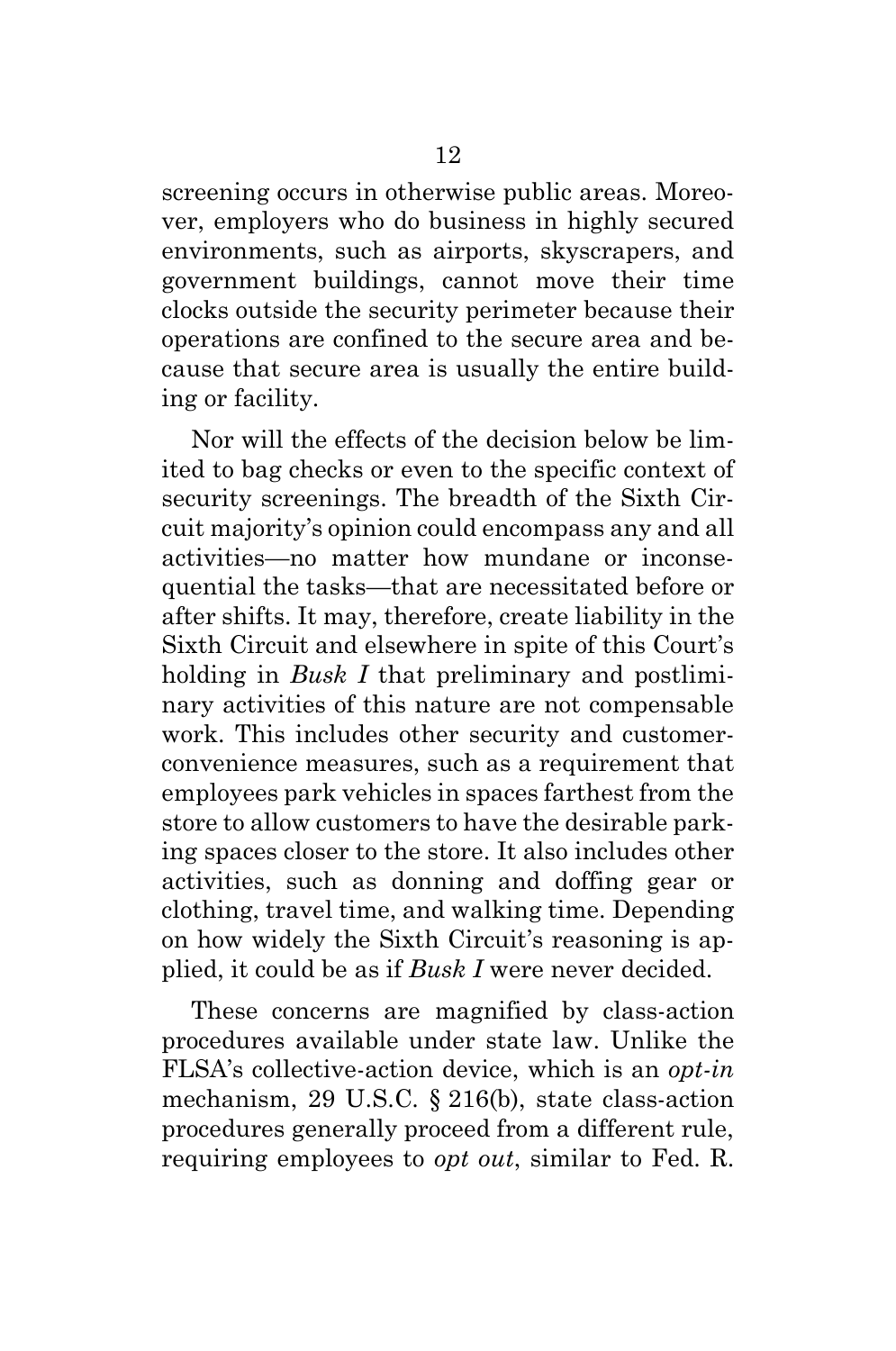<span id="page-18-1"></span><span id="page-18-0"></span>Civ. P. 23(b)(3) classes. Such class actions can be far larger than a collective action, as this Court noted in *Tyson Foods, Inc. v. Bouaphakeo*, 136 S. Ct. 1036, 1043 (2016). And, while the statute of limitations is tolled only *after* a plaintiff has filed a consent to opt in to an FLSA collective action, 29 U.S.C. § 256(b), the statute of limitations is generally tolled for all members of a putative state-law class upon the filing of the complaint. In this way, liability may be expanded beyond the often already-longer state statutes of limitation. Pet. 33.

<span id="page-18-3"></span>The practical implications of the Sixth Circuit's decision thus are not difficult to foresee. The Sixth Circuit's decision will resurrect the flood of litigation that Congress enacted the Portal to Portal Act to stem. *Busk I* reinforced this approach and FLSA actions began to decline, going from 8,781 in 2015 to 7,600 in 2018. Administrative Office, Judicial Business of the United States Courts 2018, Table C-2A (Sept. 30, 2018); TRAC Reports, Inc., Fair Labor Standards Act Lawsuits Down From 2015 Peak (Jan. 24, 2018), available at https://trac.syr.edu/ tracreports/civil/498. However, this trend is in danger of being reversed if courts are encouraged to believe that they can ignore the Portal to Portal Act when considering the appropriate standard for federal law that is incorporated into state statutes.

<span id="page-18-2"></span>This result is entirely avoidable, and will be avoided, if this Court intervenes to vindicate its decision in *Busk I*. Setting aside the Sixth Circuit's decision will restore the nationwide uniformity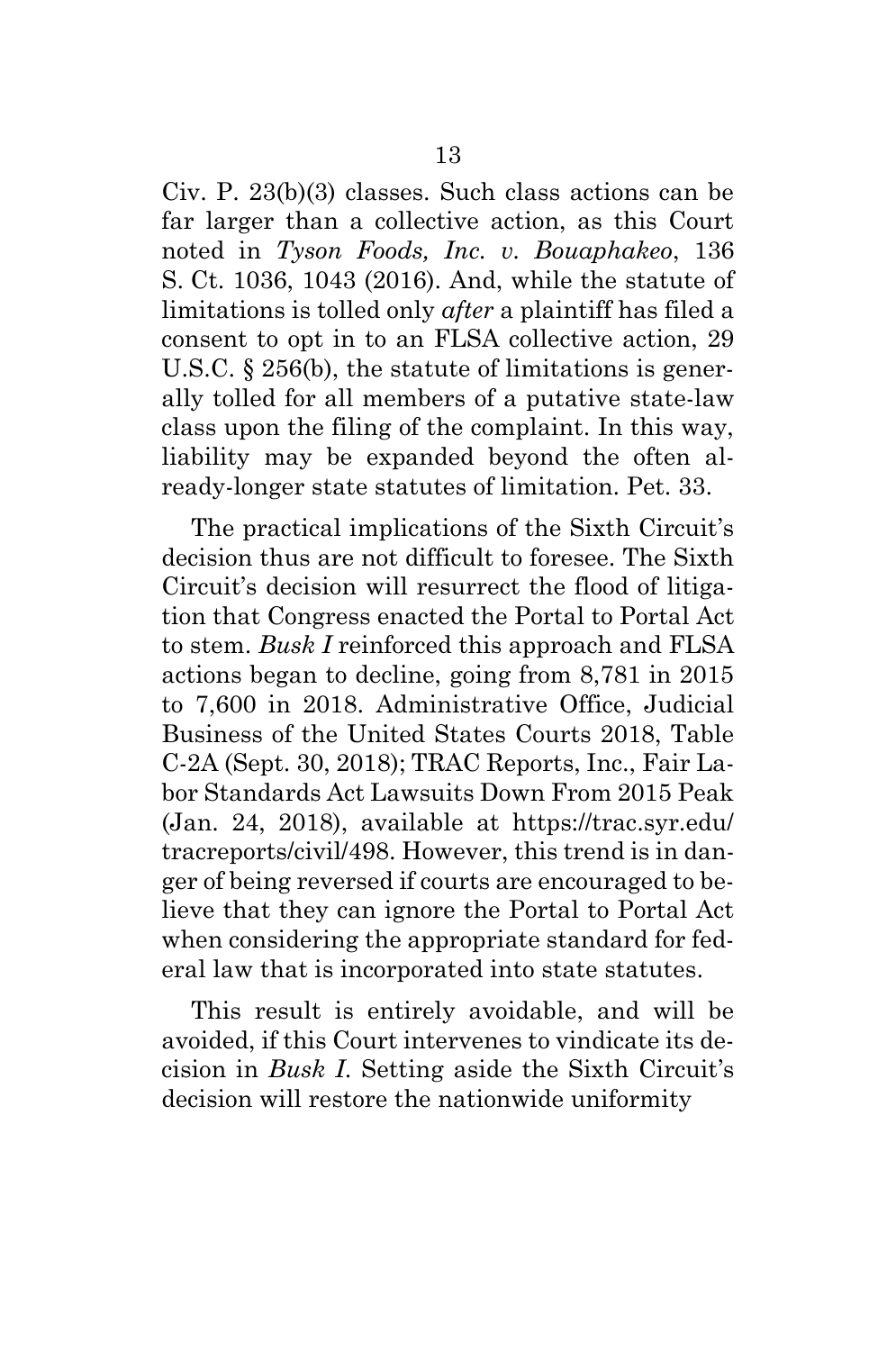that *Busk I* championed and avoid a patchwork result where federal law means something different across the many states.

#### **CONCLUSION**

<span id="page-19-0"></span>The petition should be granted.

Respectfully submitted.

Elbert Lin  *Counsel of Record* Hunton Andrews Kurth LLP Riverfront Plaza, East Tower 951 East Byrd Street Richmond, VA 23219 (804) 788-8200 elin@huntonAK.com

Nicholas D. Stellakis Hunton Andrews Kurth LLP 125 High Street Suite 533 Boston, MA 02110 (617) 648-2747 nstellakis@huntonAK.com

[*Additional Counsel Listed on Following Page*]